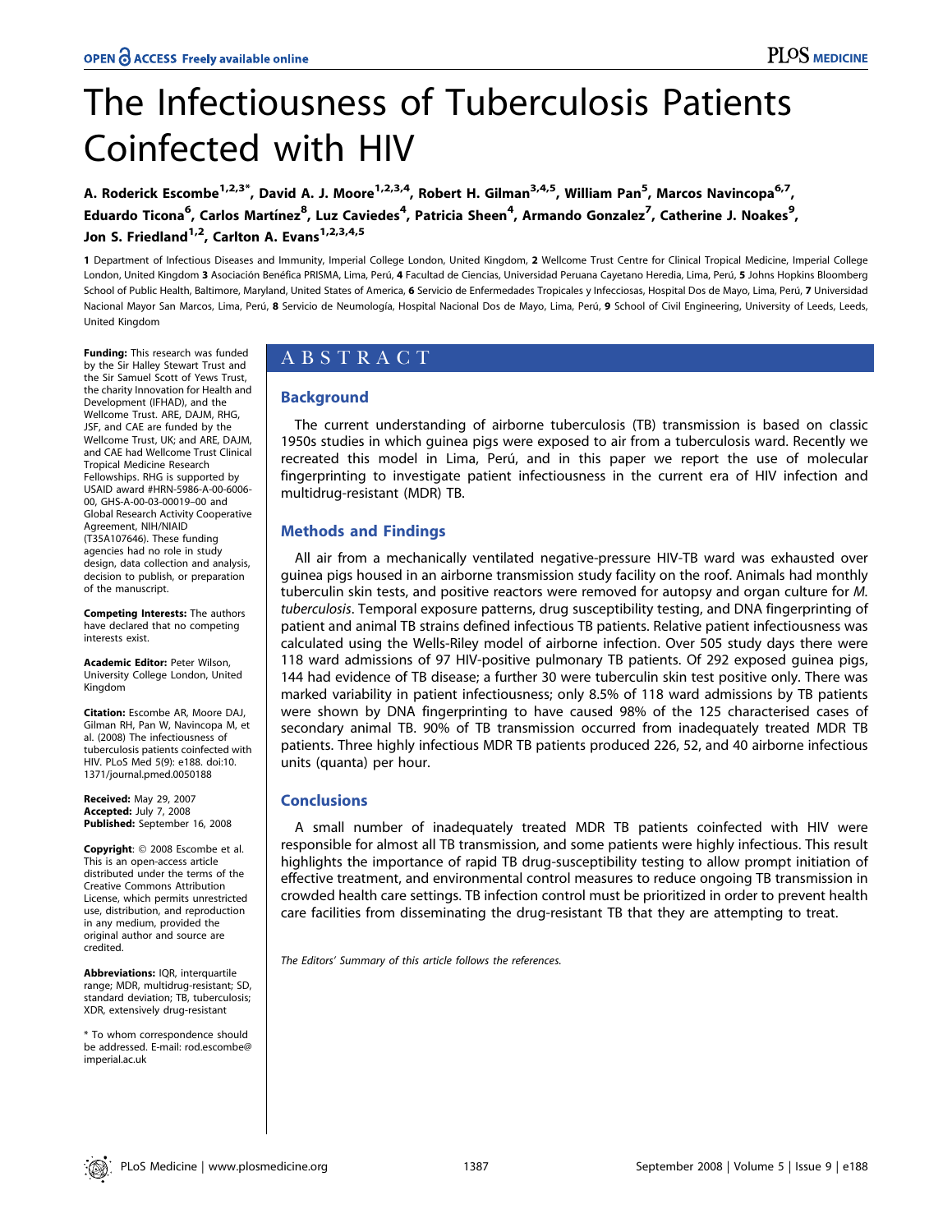# Introduction

Seminal experiments demonstrating airborne tuberculosis (TB) transmission by droplet nuclei were performed by Riley and coworkers in the 1950s–1960s [1,2]. Guinea pigs acquired TB by breathing exhaust air from <sup>a</sup> TB ward. The studies demonstrated TB transmission from <sup>a</sup> minority of patients, marked variability in patient infectiousness, and reduced infectiousness following initiation of effective chemotherapy [1–3]. These classic studies were recently recreated in Lima, Perú, in the modern era of HIV infection and multidrugresistant (MDR) TB, and again showed striking variability in patient infectiousness [4].

The strongest predictor of TB patient infectiousness is sputum smear status [5–7]. However, considerable variation exists in TB prevalence amongs<sup>t</sup> contacts of smear-positive patients [5], and the importance of smear-negative transmission has also been demonstrated [8]. Other determinants of infectiousness include lung cavitation and cough frequency [9], and cough-inducing procedures have been associated with extensive transmission [10–12]. Additional factors are likely and may include sputum volume or consistency, and TB strain variables such as ability to survive in the airborne state. Recent studies detected culture-positive cough-generated aerosols in only 25% of new TB patients [13].

The relative infectiousness of MDR versus drug-susceptible TB remains controversial. The patients with drug-susceptible TB studied by Riley were four to eight times more likely to infect guinea pigs than were those with drug-resistant disease [1–3]. Epidemiological studies of contacts of both drugresistant and drug-susceptible TB infected patients have shown no difference in relative transmissibility [14–16], whilst studies utilising molecular epidemiology have had conflicting results [17–20]. Similarly, the effect of HIV infection on TB infectiousness remains disputed [21]. The beneficial effect of anti-TB chemotherapy on reducing TB infectiousness is well known, but this presupposes that the treatment administered is effective. The inadequate treatment of MDR TB and the emergence of extensively drug-resistant (XDR) TB therefore have important consequences for hospital TB infection control policies.

In this paper we repor<sup>t</sup> the results of molecular fingerprinting to determine which patients had infected which guinea pigs in our in vivo air sampling model above <sup>a</sup> TB ward. We investigate factors associated with TB transmission from this group of HIV-coinfected TB patients with <sup>a</sup> high prevalence of MDR TB.

### Methods

#### Setting

An airborne infection study facility was constructed on the roof of <sup>a</sup> TB-HIV ward at Hospital Nacional Dos de Mayo, Lima, Perú, as previously described [4]. All air from two 4bedded negative-pressure patient rooms passed over guinea pigs in the study facility before being exhausted into the atmosphere. Airflow from the ward and into the animal facility was measured using <sup>a</sup> capture hood (Alnor, Shoreview, United States) at air injection and extraction vents.

### Patients

not influenced by the study. All patients were invited to join the study through written consent. An admission questionnaire recorded daily symptoms including cough, haemoptysis, and fever. Twenty-four-hour sputum collections were made daily for auramine microscopy [22] and TB culture using MODS [23]. For nonconsenting patients, anonymised unlinked information routinely available for ward infection control, including sputum microscopy and treatment, was recorded.

## Experimental Protocol

Outbred Peruvian guinea pigs were maintained in quarantine for 1–3 mo. Animals were skin tested monthly as described [4] and induration measured 48 h later. Animals were transferred to the hospital following at least two negative skin tests to ensure freedom from TB. In May 2002, 144 animals began ward air exposure, and 6 mo later, 148 animals were added. Monthly skin tests continued throughout 505 d exposure to ward air, and positive reactors were removed for humane killing and autopsy. Evidence of TB infection was sought in lungs, mediastinal lymph nodes, spleen, and liver. Tissues were homogenised and cultured for TB as described [4]. Forty negative control guinea pigs were maintained separately, breathing fresh air.

#### Determination of Patient Infectiousness

TB drug-susceptibility testing of animal and patient strains for susceptibility to isoniazid, rifampicin, streptomycin, ethambutol, capreomycin, and ciprofloxacin was performed using the tetrazolium microplate assay [24] and DNA fingerprinting performed using spoligotyping [25]. Linkage of source patient with infected guinea pigs relied upon genotypic (identical spoligotype) and phenotypic (drugsusceptibility pattern) concordance and patient ward occupancy 3–9 wk prior to animal PPD conversion, reflecting TB incubation in these guinea pigs [26]. Individual patient infectiousness was determined using the Wells-Riley airborne infection equation (see Text S1) [27]. Determinants of patient infectiousness were assessed by univariate and multiple logistic regression in which nonsignificant factors were sequentially dropped from the model using SPSS and SAS statistical software [28].

## Ethical Approval

The study was approved by the Institutional Review Boards at Hospital Dos de Mayo, Asociación Benéfica PRISMA, Perú, and Imperial College London, Hammersmith Hospital Campus, UK. Animal ethical approval was obtained from the Veterinary Medicine Faculty, Universidad Nacional Mayor San Marcos, Lima, Perú, which supervised all animal work.

## Results

#### Patient Characteristics

There were 185 ward admissions by 161 HIV-positive patients, resulting in 2,667 patient days, comprising <sup>118</sup> admissions of 97 pulmonary TB patients (1,798 [67%] patient days), 33 admissions of 30 extrapulmonary TB patients (609 [23%] patient days), and 34 admissions of 34 TB suspects who subsequently had no laboratory evidence of TB (260 [10%] patient days). Of the 64 extrapulmonary disease patients or TB suspects, 59 able to produce sputum were acid-fast-

The ward operated as the hospital TB-HIV service, and patient admission, management, and duration of stay were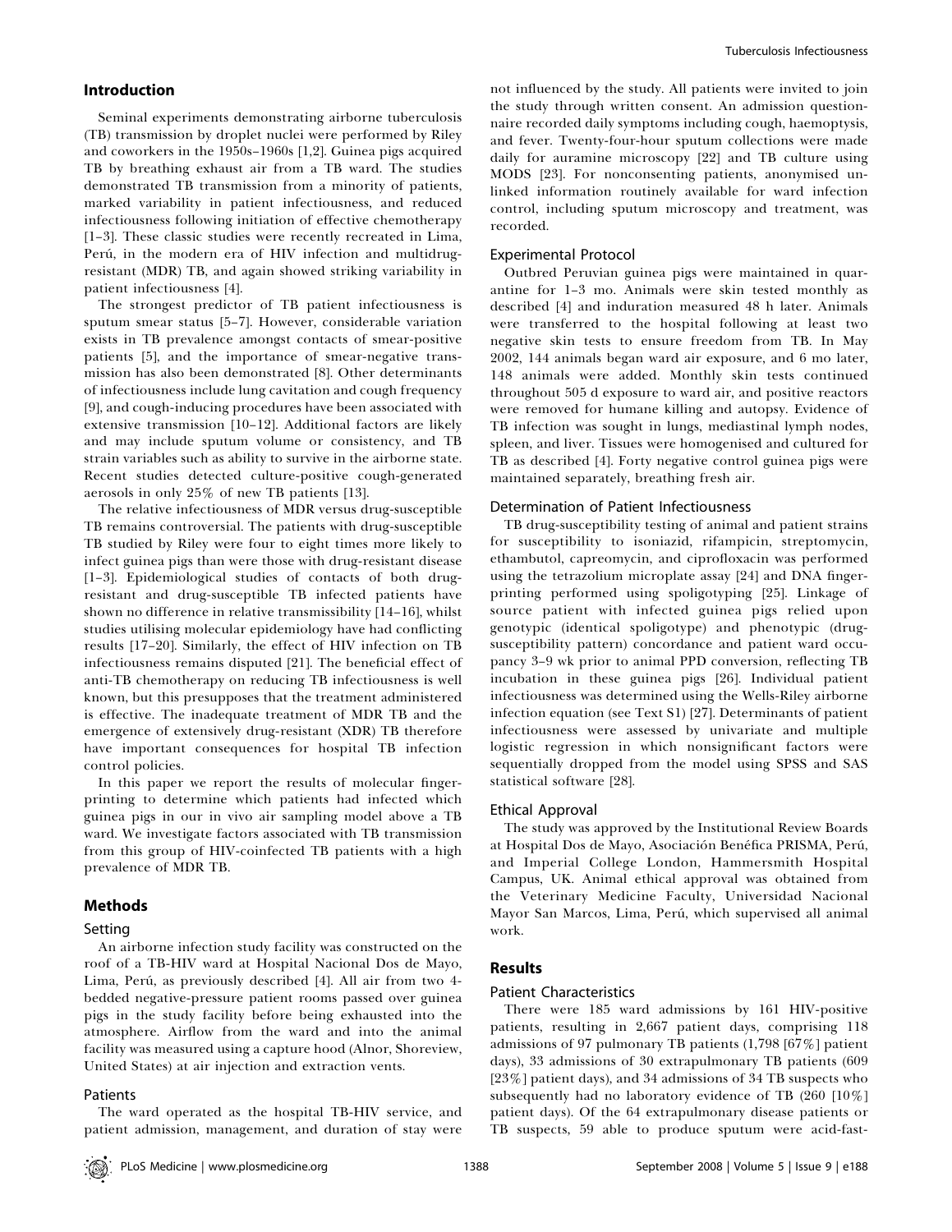bacillus smear and TB culture negative. Median length of stay was 11 d (interquartile range [IQR] 6–21 d). Monthly variations in pulmonary TB patient days according to sputum status are shown in Figure 1A. Of 66 sputum culture–positive pulmonary TB admissions, 35 (53%) were sputum smear positive and <sup>31</sup> (47%) were sputum smear negative.

Pulmonary TB patients composed <sup>a</sup> heterogeneous group of new and existing TB diagnoses, admitted for diagnosis and treatment, adverse treatment effects, or other complications of TB or HIV infection. All patients were HIV positive, none were taking combination antiretroviral therapy, and  $CD4^+T$ cell counts were not available. Twelve pulmonary TB patients had isoniazid- or rifampicin-monoresistant strains (251 [14%] pulmonary TB patient days); 21 patients had confirmed MDR TB (434 [24%] pulmonary TB patient days); and 11 patients had presumed MDR TB (treated empirically for drugresistant disease due to treatment failure; 143 [8.0%] pulmonary TB patient days). No patients had XDR TB. Thirty-four patients had confirmed drug-susceptible TB (687 [38%] pulmonary TB patient days); and 20 patients had presumed drug-susceptible TB treated empirically without drug-susceptibility results (275 [15%] patient days). Two patients with drug-susceptible TB acquired MDR TB with <sup>a</sup> new spoligotype pattern, which was not demonstrated to have been acquired on the ward. For MDR TB patients, significantly more patient bed days were accounted for by sputum culture-positive patients than by sputum culture-negative patients; in contrast, for non-MDR TB patients, significantly more patient bed days were accounted for by sputum culturenegative patients than by sputum culture-positive patients (both  $p < 0.0001;$  Figure 2).

The treatment status of pulmonary TB patients is shown in Table 1. ''Optimal'' signifies an antibiotic regimen suitable for the TB strain drug resistance pattern, whilst ''suboptimal'' signifies <sup>a</sup> regimen less likely to result in cure. The suboptimal treatment category included standard first-line therapy (4 mo of isoniazid, rifampicin, pyrazinamide, and ethambutol followed by 2 mo of rifampicin and isoniazid [29]) administered to MDR TB cases whilst indirect drug susceptibility results were awaited, <sup>a</sup> process commonly taking 2–3 mo. The suboptimal treatment group also included patients with drugresistant strains given the now abandoned second-line regimen [29] containing standard first-line drugs with the addition of <sup>a</sup> single drug, streptomycin, and any first-line or second-line therapy that was delayed because of adverse drug reactions or drug shortages.

Spoligotype results were available for 49 (42%) pulmonary TB admissions, corresponding to <sup>39</sup> (40%) of 97 patients. The remaining admissions were predominantly patients with culture-negative sputum, or those unable to produce sputum. Sixteen culture-positive patients, of whom four were smear positive, had no spoligotyping result, due to laboratory contamination or unwillingness to consent. For the 49 admissions with spoligotyping results, 25 different patterns were observed, none of which corresponded to Beijing strains of *M. tuberculosis.* Figure 1B shows the temporal distribution of patient days accounted for by patients with different spoligotype patterns.

# Detection of TB Transmission to Guinea Pigs

No positive PPD skin tests were seen in quarantine (760 tests) or unexpose<sup>d</sup> negative control animals (287 tests). During 505 study days, 292 animals were exposed to ward air, an average of 92 each month. <sup>A</sup> total of 159 animals developed positive tests ( $\geq 7.5$  mm), 124 were TB culture positive, and <sup>a</sup> further five had autopsy evidence of pulmonary TB [4]. Nine ward air-exposed PPD-negative animals had evidence of TB, as did six of 25 intercurrent deaths between skin tests [4]. In total, cultures were positive in 135 (46%) of 292 animals. No evidence of TB was found in unexposed negative controls.

Of 135 culture-positive guinea pigs, drug susceptibility and spoligotyping results were available for 125. Of this group 121 (97%) were multidrug resistant, one was isoniazid monoresistant, and three were fully drug susceptible. Eight different spoligotype patterns were observed. Figure 1C shows the distribution of guinea pig TB infections and corresponding spoligotype patterns according to the monthly skin test when TB was diagnosed. Data from intercurrent deaths are included in the subsequent skin test. There was <sup>a</sup> large monoclonal TB outbreak in month 10 (spoligotype pattern  $#7$ ), which continued into months 11 and 12. This strain reappeared in months 14 and 15, but was not seen in month 13.

In ten guinea pigs, spoligotyping was performed on positive cultures from three separately dissected tissues (lymph nodes, lung, spleen). Spoligotype patterns were identical in all tissues. In nine animals with multiple pulmonary primary foci, two foci were dissected individually from different lung lobes with separate sets of instruments. All primary foci yielded identical spoligotype patterns. Distribution of infection according to animal cage location was random, consistent with airborne transmission from the ward, not horizontal spread between animals.

## Infectiousness of Patients

Of 125 guinea pigs with spoligotype results, 122 (98%) were matched with <sup>a</sup> patient with an identical TB drug-susceptibility and spoligotype pattern who had resided on the ward 3–9 wk prior to the guinea pig skin test conversion. Ten different infectious patients were identified, who had seven spoligotype patterns. Of these, one was unique to one patient, and the remainder were seen in multiple patients. However, in the 3–9 wk preceding the infection of each guinea pig cluster, only one patient was ever identified with such <sup>a</sup> pattern. The characteristics of the ten identified infectious patients are shown in Table 2. Six had MDR, one had monoresistant, and three had drug-susceptible TB. Amongst the six patients with MDR TB strains, five strains were additionally resistant to ethambutol, of which two strains were also resistant to streptomycin. Two of the three patients with drug-susceptible TB were newly started on treatment and hence they had spen<sup>t</sup> time on the ward untreated, and the third had stopped treatment. All identified patients with infectious drug-resistant TB had been suboptimally treated: six were on inadequate treatment regimens, and one had had the initiation of correct treatment delayed for 11 d.

There were at least two further infectious patients. One infected two animals with an MDR TB strain not seen amongs<sup>t</sup> patients' spoligotyping results. During the 3–9 wk prior to the animals' infection there were three sputum culture–positive MDR TB (one smear-positive) patients without spoligotyping results on the ward, any of whom could have infected these animals. A second unidentified infectious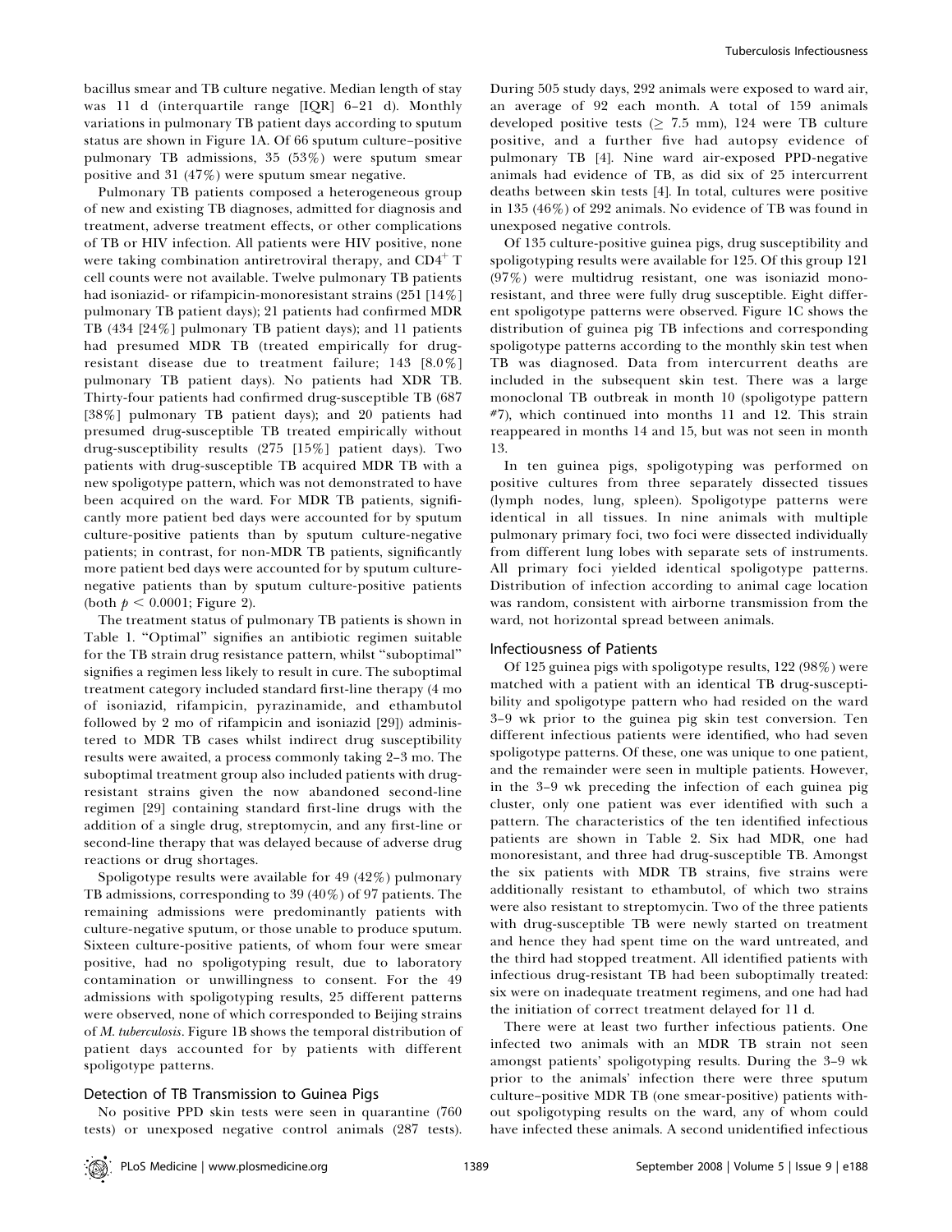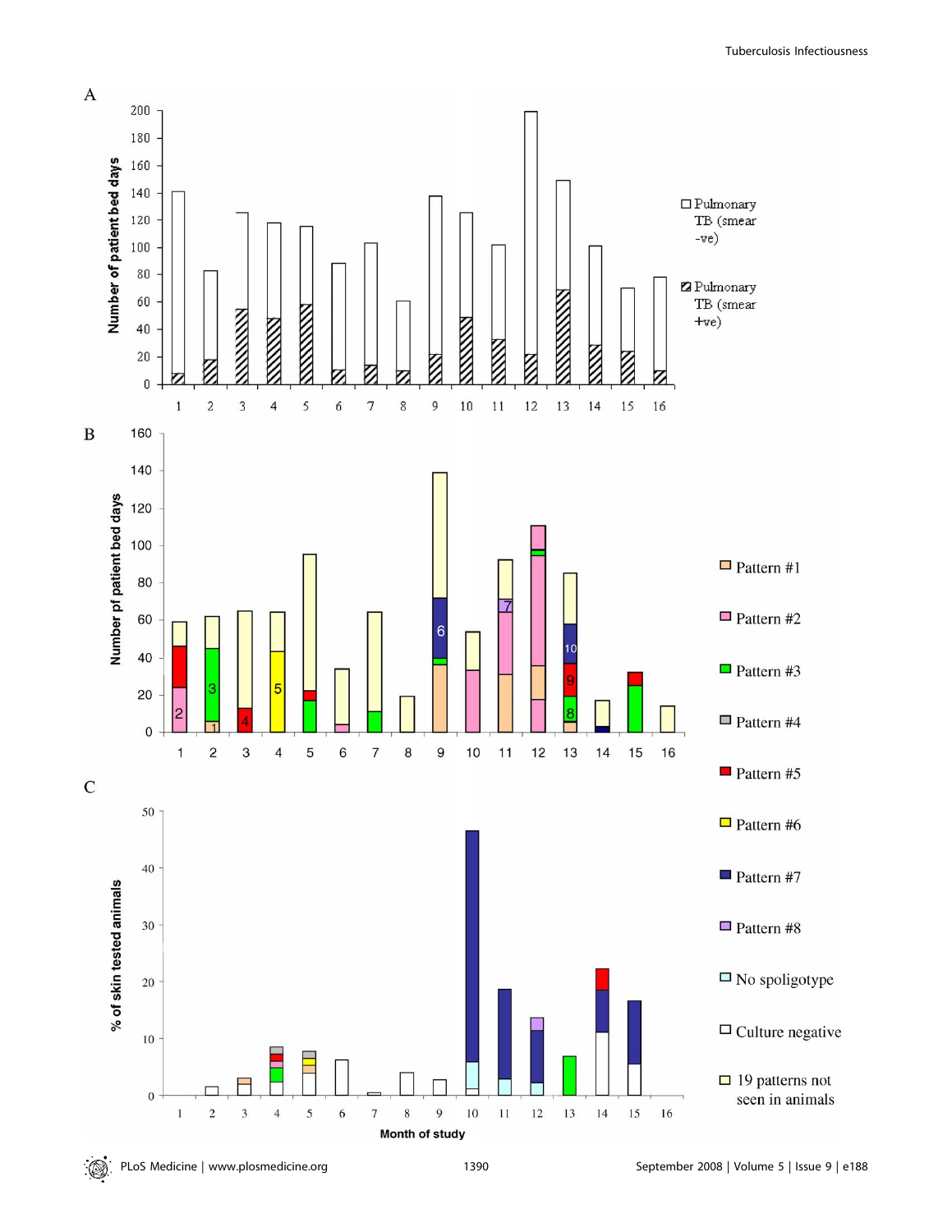Figure 1. Pulmonary TB Patient Bed Days and TB Strain Spoligotype Pattern Compared with TB Infection in Guinea Pigs by Study Month

(A) Number of bed days in each study month resulting from pulmonary TB patients, who were either smear positive (patterned bars, ''þve''), or smear negative (white bars, "-ve") at the time of admission.

(B) Number of bed days in each study month resulting from pulmonary TB patients for whom <sup>a</sup> TB strain spoligotype pattern was available. Each block of colour corresponds to one patient, and each colour to one of the eight spoligotype patterns observed in the guinea pigs. Pale yellow represents the remaining 19 patterns observed in patients whose TB was not seen in the guinea pigs. If <sup>a</sup> patient resided on the ward for <sup>a</sup> period spanning more than one study month, that patient is included in the month where they accounted for more smear positive patient bed days. The coloured blocks containing numbers correspond to the ten identified infectious patients, numbered 1 to 10 in Table 2.

(C) Percentage of animal colony skin tested each study month that were PPD positive. Each colour represents one spoligotype pattern, except for pale blue, which represents ten guinea pigs culture positive for TB but for which spoligotype patterns were unavailable. White represents animals that were PPD positive but TB culture negative. Animals culture positive for TB that were PPD false negatives or that died between skin tests were included in the subsequent month's skin test.

doi:10.1371/journal.pmed.0050188.g001

patient (potentially one of the three above) resulted in <sup>a</sup> guinea pig PPD conversion seen in month 5, with an MDR TB strain with spoligotype pattern #1.

Table 2 also shows patient infectiousness, q, the number of infectious quanta produced per hour. For absolute ventilation in the Wells-Riley equation, mean total air entering the animal enclosure was used:  $28 \text{ m}^3/\text{min}$  (standard deviation [SD] 0.9 m<sup>3</sup>/min). This comprised ward air  $(21 \text{ m}^3/\text{min})$ , air from <sup>a</sup> small room used in the mornings for non-TB patients  $(3.4 \text{ m}^3/\text{min})$ , and outside air infiltration into ducts between ward and animal house  $(3.4 \text{ m}^3/\text{min})$ . The calculation methodology and <sup>a</sup> worked example for infectious patient number 6 are provided in Text S1. Average patient infectiousness over the entire study was 8.2 infectious quanta/h (using 174 total animal infections) or 6.7 (using 144 total animal infections with evidence of disease, excluding PPD-positive animals without autopsy or culture evidence of TB).

### Determinants of Infectiousness

Regression analysis was performed for putative determinants of infectiousness for pulmonary TB admissions with spoligotype results. Admissions rather than patients were analysed, because patients with multiple admissions changed sputum smear, drug-susceptibility, or treatment status. Fortynine admissions (39 patients) were included. Ten were classed as infectious resulting in TB transmission to guinea pigs, and 39 as noninfectious. In univariate analysis, the same patient characteristics were significantly associated with both whether or not TB transmission occurred (Table 3) and with the degree of patient infectiousness (q, see Text S1; Table 4): sputum smear-positivity, MDR TB versus non-MDR TB, and suboptimal treatment. Multiple regression analysis of whether or not <sup>a</sup> patient admission caused TB transmission to guinea pig(s) showed an independent statistically significant association only with MDR status ( $p = 0.02$ ); TB transmission to guinea pigs was also observed more frequently in admissions of sputum smear-positive (versus smear-negative) patients, but this association was not statistically significant ( $p = 0.08$ ; Table 3). Predicted probabilities were estimated from an exact multiple logistic regression: the predicted probability of infectiousness was 3% for smearnegative non-MDR TB patients; 18% for patients who were either smear positive or had MDR TB; and 59% for smearpositive MDR TB patients. Further univariate analyses were performed on <sup>a</sup> subset of 33 consenting patient admissions for which symptom information such as cough frequency was available, but no variable approached significance (all  $p >$ 0.6), which may reflect low power due to the small sample.

Multiple regression analysis of data from all patients identified as having caused TB transmission demonstrated that the degree of patient infectiousness was independently significantly associated with MDR TB; patient infectiousness appeared possibly to increase with sputum-smear positivity and days on the ward without treatment, but these associations were not found to be statistically significant (Table 4). This statistical model allowed patient character-



Figure 2. Pulmonary TB Patient Bed Days According to Sputum Smear Status and TB Drug Susceptibility

The numbers of patient bed days accounted for by patients with MDR TB, or with non-MDR TB, are shown. Results are subdivided into sputum-smear positive and culture positive (white shading); sputum-smear negative and culture positive (dark grey shading); and culture negative (black shading). Two patients are not included in this figure: one culture-positive patient with drug-susceptible TB (accounting for 6 patient days) with an unavailable smear result; and one smear-negative, culture-positive patient (accounting for 8 patient days) with no TB drug-susceptibility information. The drugresistant category included 32 MDR TB cases and 12 isoniazid or rifampicin monoresistant cases. In non-MDR TB admissions, 34 smear-negative culturepositive and 241 culture-negative patient bed days were accounted for by patients treated empirically, without confirmation of drug-susceptibility status in our laboratory. In MDR TB admissions, 45 smear-negative culture-positive and 98 culture-negative patient days were accounted for by such patients. Comparisons between groups were made using the two-sample z-test of proportions. doi:10.1371/journal.pmed.0050188.g002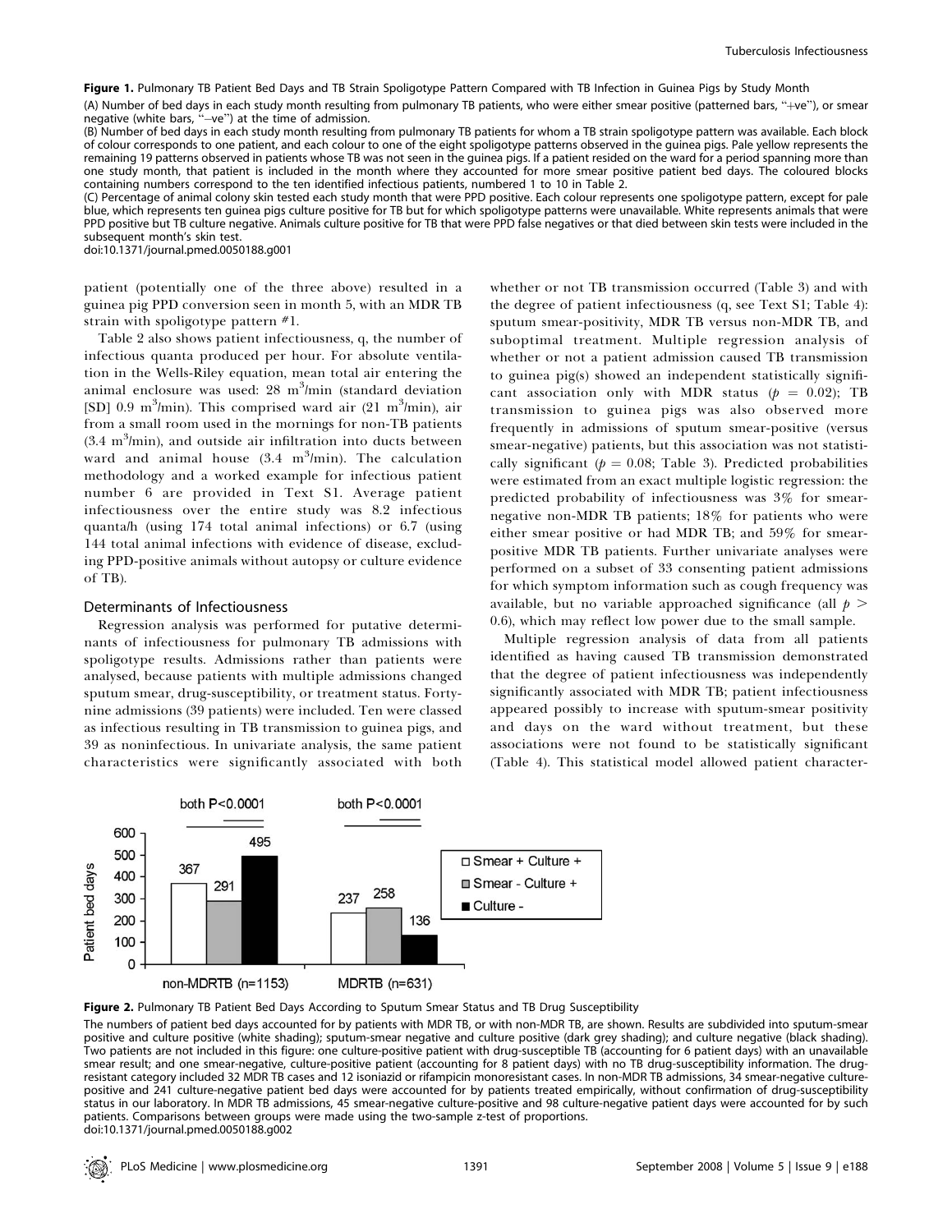Table 1. Antituberculosis Chemotherapy Treatment Status of Confirmed and Presumed Drug-Susceptible and Drug-Resistant Pulmonary TB Admissions to the Ward

| <b>Treatment</b>          | Category   | <b>Drug-Susceptible TB</b><br><b>Patient Admissions</b> |                 |                                  | <b>Drug-Resistant TB</b><br><b>Patient Admissions</b> |                 |                                  | <b>All Pulmonary TB</b><br>Patient Admissions <sup>a</sup> |                        |                                  |  |
|---------------------------|------------|---------------------------------------------------------|-----------------|----------------------------------|-------------------------------------------------------|-----------------|----------------------------------|------------------------------------------------------------|------------------------|----------------------------------|--|
|                           |            | n                                                       | Days<br>on Ward | Days without<br><b>Treatment</b> | n                                                     | Days<br>on Ward | Days without<br><b>Treatment</b> | $\mathbf n$                                                | <b>Days</b><br>on Ward | Days without<br><b>Treatment</b> |  |
| Established <sup>b</sup>  | Optimal    | 39                                                      | 492 (27%)       | 19 (1%)                          | 8                                                     | 115 (6%)        | $\Omega$                         | 47                                                         | 607 (34%)              | 19 (1%)                          |  |
|                           | Suboptimal |                                                         |                 | —                                | 8                                                     | 115 (6%)        | $\Omega$                         | 8                                                          | 115 (6%)               | $\Omega$                         |  |
| <b>Recent<sup>c</sup></b> | Optimal    | 5                                                       | 84 (5%)         | $\Omega$                         | $\overline{4}$                                        | 100 (6%)        | $\Omega$                         | 9                                                          | 184 (10%)              | $\mathbf{0}$                     |  |
|                           | Suboptimal | $\overline{\phantom{m}}$                                |                 | —                                |                                                       | 159 (9%)        | 0                                |                                                            | 159 (9%)               | $\mathbf 0$                      |  |
| New <sup>d</sup>          | Optimal    | 19                                                      | 323 (18%)       | 77 (4%)                          | 3                                                     | 47 (3%)         | 13 (1%)                          | 22                                                         | 370 (21%)              | 90 (5%)                          |  |
|                           | Suboptimal |                                                         |                 | —                                | 8                                                     | 167 (9%)        | 48 (3%)                          | 8                                                          | 167 (9%)               | 48 (3%)                          |  |
| None <sup>e</sup>         |            | $\overline{4}$                                          | 63 (4%)         | 63 (4%)                          | 9                                                     | 78 (4%)         | 78 (4%)                          | 13                                                         | 141 (8%)               | 141 (8%)                         |  |
| <b>Unknown</b>            |            |                                                         |                 | —                                | 3                                                     | 47 (3%)         |                                  | 3                                                          | 47 (3%)                | —                                |  |
| Total                     |            | 67                                                      | 962 (54%)       | 164 (9%)                         | 50                                                    | 828 (46%)       | 139 (8%)                         | 117                                                        | 1,790 (100%)           | 298 (17%)                        |  |

Numbers of days on the ward are shown, with percentage of total pulmonary TB days (1,798 d) in parenthesis. ''Optimal'' indicates an antibiotic regimen suitable for the TB strain drug resistance pattern; ''suboptimal'' indicates <sup>a</sup> regimen less likely to result in cure.

<sup>a</sup>One patient who resided on the ward for 8 d and for whom no drug-susceptibility information is available has been excluded from this table.

 $^{\text{b}}$ "Established" treatment denotes treatment of  $\geq$  2 wk duration.

<sup>c</sup>''Recent'' treatment denotes treatment commenced within the previous 2 wk.

<sup>d</sup>"New" treatment denotes treatment commenced during the study hospital admission.

<sup>e</sup>''None'' denotes abandoned treatment, or treatment withdrawn due to adverse effects.

doi:10.1371/journal.pmed.0050188.t001

istics to be used to predict the number of infectious quanta produced per hour (q). The regression model (Table 4) indicated that: non-MDR TB, smear-negative patients with undelayed treatment had a predicted infectiousness  $q = 0.3$ ; patients with MDR TB or sputum-smear positivity without treatment delay had a predicted  $q = 3.9$ ; more than 2 d of treatment delay resulted in an increase in <sup>q</sup> of 1.7; sputumsmear positive MDR TB had a predicted  $q = 24$ ; MDR TB and (more than 2 d of delayed treatment or sputum-smear positivity) had predicted  $q = 14$ ; and sputum-smear positive MDR TB with more than 2 d of delayed treatment had <sup>a</sup> predicted  $q = 54$ .

# **Discussion**

This study provides novel characterization of the heterogeneity and determinants of infectiousness of HIV-positive TB patients by applying molecular strain characterization to track airborne TB transmission to guinea pigs. This research has for the first time (to our knowledge) demonstrated that amongs<sup>t</sup> HIV-positive patients TB infectiousness is extremely variable, that <sup>a</sup> few HIV-positive patients were highly infectious, and that inadequately treated MDR TB patients accounted for the grea<sup>t</sup> majority of TB transmission. In contrast to seminal studies of TB transmission using <sup>a</sup> similar guinea-pig method of detection half <sup>a</sup> century ago, this study was conducted in <sup>a</sup> real-life busy ward in <sup>a</sup> low-resource setting with unselected patients, composed of <sup>a</sup> heterogeneous mix of new and established diagnoses of drugsusceptible and drug-resistant TB, with varying treatment regimens. These results therefore have important implications for TB infection control, especially in the era of increasingly integrated TB and HIV care and the emergence of XDR TB strains.

Average patient infectiousness over the whole study period for these HIV-positive TB patients with high rates of MDR TB was up to six times greater than that calculated for the heterogeneous mix of patients in the 1950s studies  $(q = 1.25)$ [4,27]. However, this average masks considerable variability in infectiousness between patients. Three highly infectious patients were observed, all with MDR TB, with q-values of 40, 52, and 226. It should be noted that these q-values reflect TB transmission from humans to guinea pigs. The infectious dose of M. tuberculosis for humans is unknown; hence the concep<sup>t</sup> of infectious quanta used in airborne infection models [27]. For fully virulent M. tuberculosis strains just one droplet nucleus can establish infection and disease in guinea pigs, but for strains of reduced virulence for guinea pigs, up to four aerosolised colony-forming units may be required to establish <sup>a</sup> single pulmonary primary focus [30]. Thus some caution is needed in comparing the infectiousness of patients in this study with published q-values calculated for human-tohuman transmission, such as  $q = 13$  for an untreated office worker who infected 27 coworkers over <sup>4</sup> wk prior to diagnosis [31], and  $q = 250$  for an outbreak associated with intubation and bronchoscopy of <sup>a</sup> TB patient [11,27]. However, comparisons can be drawn with q-values calculated for Riley's study:  $q = 1.25$  average for all patients;  $q = 60$  for the most infectious case, with laryngeal TB [27]. Direct comparisons should, however, be made cautiously owing to methodological differences between the studies such as the type of guinea pig used and the cutoff for <sup>a</sup> positive skin test [32]. This model for identifying infectious patients required TB strains to be not only transmissible to guinea pigs, but also sufficiently virulent to cause disease from which <sup>a</sup> strain could be recovered with corresponding spoligotype. Animals with positive PPD skin test conversions but culture negative for TB were observed throughout the study. Due to the continuous exposure to ward air, mixed infections might be expected in the animals, but in fact were not observed despite the culture of separately dissected lung foci. Because they are relatively uncommon, mixed infections were not specifically sought in patients [33].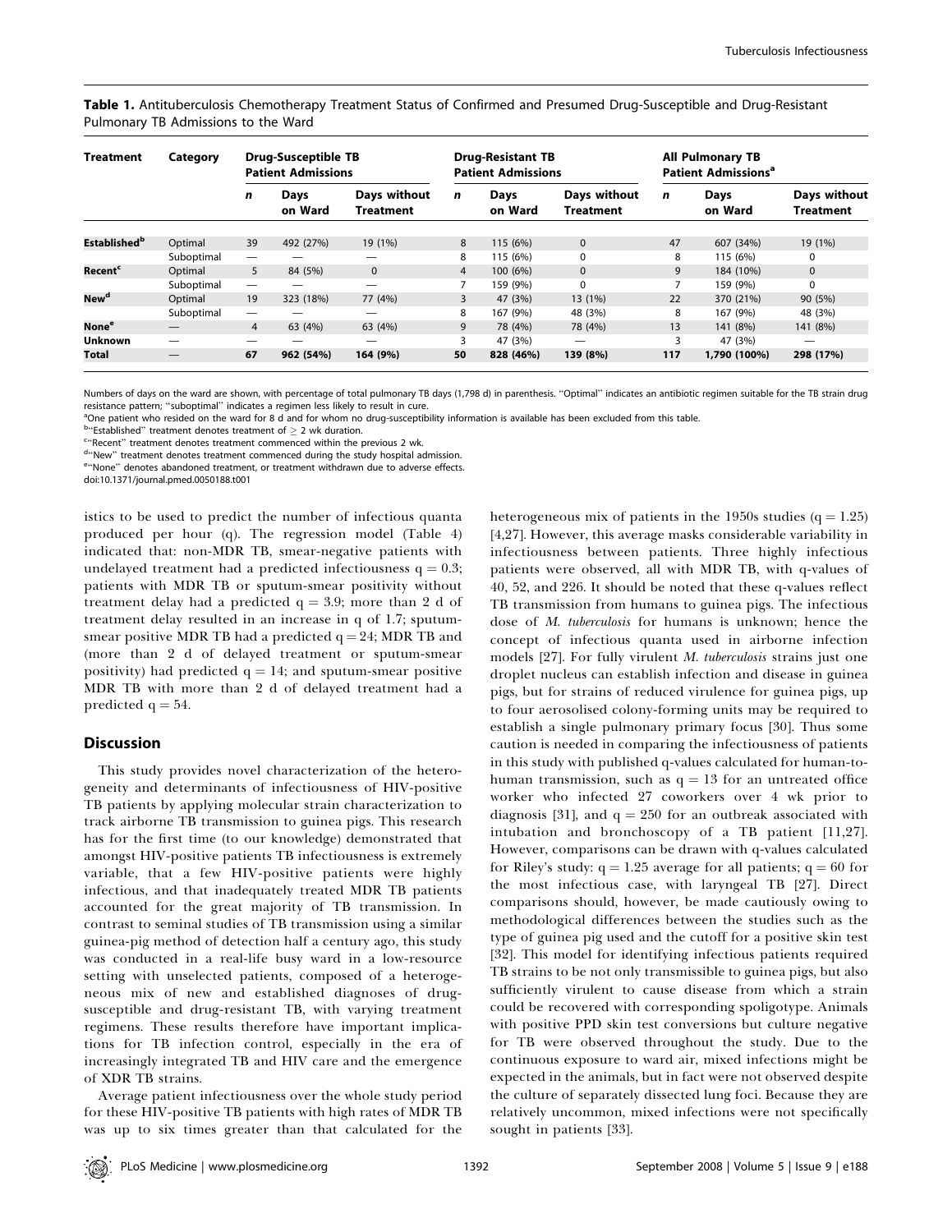| Patient Days                       |               | Sputum Drug   | Number on Ward Smear Susceptibility | Treatment                                                                                                                                                    | Ward without<br>Treatment<br>Days on | Haemoptysis Cough Fever Sputum<br>Volume<br><sub>(ml)</sub> a |                |                                |               | Cavitation Infected<br>X-Ray<br>Chest | Guinea Pigs | Number<br>Pattern | Number of Spoligotype Calculated Infectious<br>Quanta per Hour<br>$(1 + 2S)$ |
|------------------------------------|---------------|---------------|-------------------------------------|--------------------------------------------------------------------------------------------------------------------------------------------------------------|--------------------------------------|---------------------------------------------------------------|----------------|--------------------------------|---------------|---------------------------------------|-------------|-------------------|------------------------------------------------------------------------------|
|                                    | 6             | $\frac{1}{2}$ | <b>MDR</b>                          | Recent suboptimal                                                                                                                                            |                                      | $^{+}$                                                        |                | $^{+}$                         | 24            |                                       |             |                   | 12(0.8)                                                                      |
|                                    | 24            | $^{\pm}$      | Susceptible                         | New                                                                                                                                                          |                                      |                                                               |                |                                |               |                                       |             |                   | 3.0(0.2)                                                                     |
|                                    | 39            | $\frac{1}{2}$ | <b>MDR</b>                          | New suboptimal                                                                                                                                               |                                      | n/a                                                           | n/a            | n/a                            | n/a           | n/a                                   |             |                   | 2.9(0.2)                                                                     |
|                                    | ≅             | $\frac{1}{2}$ | Susceptible                         | New                                                                                                                                                          |                                      | I                                                             | $^{+}$         | $\begin{array}{c} \end{array}$ |               | $\begin{array}{c} \end{array}$        |             |                   | 5.5 (0.4)                                                                    |
|                                    | 43            | $\frac{1}{3}$ | <b>MDR</b>                          | Recent suboptimal                                                                                                                                            |                                      | $\overline{\phantom{a}}$                                      | $^{+}$         | $^{+}$                         | $\frac{8}{2}$ | $\overline{\phantom{a}}$              |             |                   | 1.8(0.1)                                                                     |
|                                    | 32            | $\frac{1}{2}$ | <b>MDR</b>                          | layed<br>New correct, but del                                                                                                                                |                                      |                                                               | $^{+}$         | $^{+}$                         | 50            | I                                     | 108         |                   | 226 (15)                                                                     |
|                                    |               | $\frac{1}{3}$ |                                     | Isoniazid resistant Recent suboptimal                                                                                                                        |                                      | $\overline{\phantom{a}}$                                      | $^{+}$         | $^{+}$                         | $\infty$      | $\begin{array}{c} \end{array}$        |             | $\infty$          | 18(1.2)                                                                      |
| ∞                                  | $\tilde{ }$   | $\frac{1}{2}$ | MDR<br>S                            | Established suboptimal                                                                                                                                       |                                      | I                                                             | $\overline{+}$ | $\ddot{}$                      | 24            | $\overline{\phantom{a}}$              |             |                   | 40 (2.6)                                                                     |
| م<br>م                             | $\frac{8}{2}$ | Negative      | Susceptible                         | Stopped                                                                                                                                                      | $\overline{\infty}$                  | n/a                                                           | n/a            | n/a                            | n/a           | n/a                                   |             |                   | 12(0.8)                                                                      |
| $\subseteq$                        | ಸ             | $\frac{1}{2}$ | <b>MDR</b>                          | Recent suboptimal                                                                                                                                            | $\supseteq$                          | I                                                             | $\ddot{}$      | $^{+}$                         | 8             | I                                     |             |                   | 52 (3.4)                                                                     |
|                                    | I             | I             | <b>MDR</b>                          |                                                                                                                                                              | I                                    | I                                                             | I              |                                | I             | I                                     |             |                   |                                                                              |
| 12 <sup>c</sup>                    |               |               | <b>MDR</b>                          |                                                                                                                                                              |                                      | I                                                             | I              |                                |               |                                       |             | I                 | I                                                                            |
|                                    |               |               |                                     |                                                                                                                                                              |                                      |                                                               |                |                                |               |                                       |             |                   |                                                                              |
| Balance and the state of the state |               |               |                                     | Characteristics of the ten infectious patients identified by matching TB spoligotype pattern and temporal association with a guinea pig infection are shown. |                                      |                                                               |                |                                |               |                                       |             |                   |                                                                              |

The relative infectiousness of patients in this study was highly variable, and <sup>a</sup> patient with MDR TB was found to be highly infectious, producing 226 infectious quanta/h. The TB strain responsible, not <sup>a</sup> Beijing strain, was also seen in <sup>a</sup> second highly infectious MDR TB patient, producing 52 infectious quanta/h. This observation suggests <sup>a</sup> potentially strain-related factor involved in transmissibility, perhaps an enhanced ability to survive aerosolisation and the physical stresses of being airborne. An alternative explanation might be an effect on disease phenotype. It is interesting to note that both patients had fever and cough and produced large volumes of sputum, between 10 and 90 ml daily. Neither patient had cavitation on chest X-ray. Although no formal ear-nose-throat assessment was documented, neither was diagnosed with laryngeal TB. Both patients also spen<sup>t</sup> time on the ward untreated. The first was untreated for the first 11d of <sup>a</sup> 32 d admission before second-line drugs were commenced, due to difficulties in access to medications. The second patient had recently been commenced on suboptimal treatment (standard first-line therapy plus streptomycin) and this was suspended for ten of 26 ward days because of adverse effects.

The finding that sputum smear positivity was associated with TB transmission concurs with previous studies [5–7]. The effect of treatment on the infectiousness of TB patients is also well known [2,5], with numbers of viable bacteria falling precipitously following initiation of effective chemotherapy [34,35]. Whilst some data sugges<sup>t</sup> that apparen<sup>t</sup> cure of MDR TB may be achieved with first-line drugs [36,37], other studies have shown poor outcomes for such patients [38]. The current study shows how suboptimal treatment of MDR TB patients is likely to facilitate ongoing TB transmission. There is conflicting evidence concerning the relative transmissibility of MDR versus drug-susceptible TB strains [14–20]. In this study, patients with MDR TB were significantly more likely than those without MDR TB to transmit TB to guinea pigs. However, this finding should be interpreted with caution because of colinearity with suboptimal treatment (5 of 6 identified infectious MDR TB patients were on suboptimal regimens, and the other had treatment initiation delayed for 11 days whilst suitable medications were acquired). Regardless, the high relative infectiousness of inadequately treated MDR TB patients demonstrated in this study underscores the importance of promp<sup>t</sup> specific treatment guided by rapid drug-susceptibility testing, rather than restricting MDR TB testing and specific therapy to patients who survive failing empiric first-line therapy, as currently happens in most lowresource settings. It also has important implications for hospital policies that allow suboptimally treated MDR TB cases to be cared for in multi-bedded rooms.

The highly infectious nature of some of the HIV-positive MDR TB patients identified in this study has important implications for TB infection control. Administrative control measures that facilitate the rapid diagnosis, isolation, and promp<sup>t</sup> treatment of such patients are paramount. With increasing congregation of infectious and susceptible individuals not only in hospitals but also in such settings as antiretroviral therapy roll-out, HIV antenatal care, and voluntary counselling and testing facilities [39], environ- $\frac{1}{2}$   $\frac{1}{2}$   $\frac{1}{2}$   $\frac{1}{2}$   $\frac{1}{2}$   $\frac{1}{2}$   $\frac{1}{2}$   $\frac{1}{2}$   $\frac{1}{2}$   $\frac{1}{2}$   $\frac{1}{2}$   $\frac{1}{2}$   $\frac{1}{2}$   $\frac{1}{2}$   $\frac{1}{2}$   $\frac{1}{2}$   $\frac{1}{2}$   $\frac{1}{2}$   $\frac{1}{2}$   $\frac{1}{2}$   $\frac{1}{2}$   $\frac{1}{2}$  infectiousness of <sup>a</sup> TB source increases, the relative protec-

Maximum daily sputum volume during ward admission is recorded.

Patients 3 and 9 did not consent and therefore symptom details are unavailable, denoted n/a Patients 3 and 9 did not consent and therefore symptom details are unavailable, denoted n/a.

Infectious patients 11 and 12, both with MDR strains, remained unidentified.

188.t002

both with MDR strains, remained unidentified

infectious

doi:10.1371/journal.pmed.0050188.t002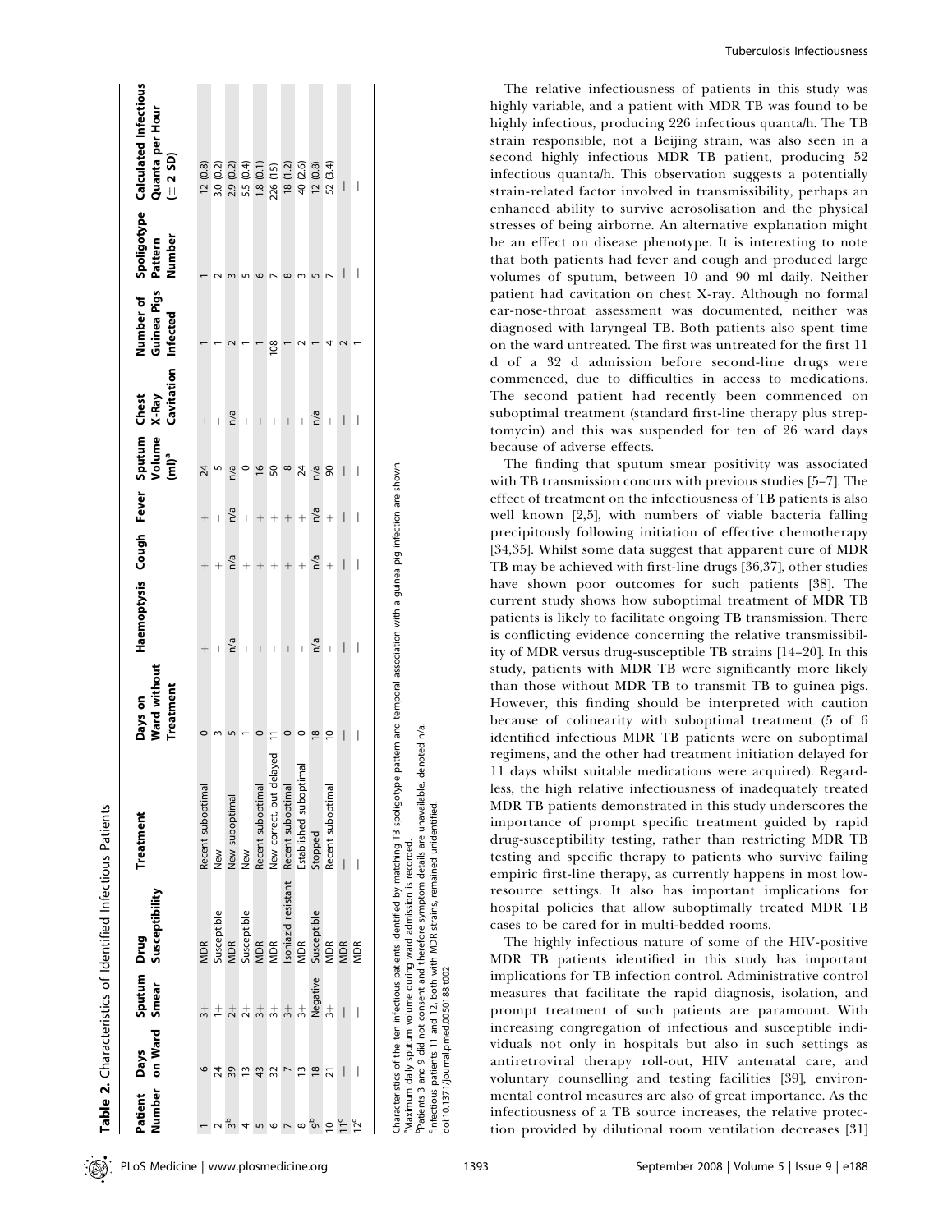| Table 3. Determinants of Patient Infectiousness: Analysis of Infectious Versus Noninfectious Patients |  |
|-------------------------------------------------------------------------------------------------------|--|
|-------------------------------------------------------------------------------------------------------|--|

| Independent<br>Variable <sup>a</sup>        | <b>Patient</b><br><b>Admissions</b> <sup>b</sup> |                            | <b>Univariate Logistic</b><br><b>Regression<sup>c</sup></b> |       |                        |                    | <b>Multiple Logistic</b><br><b>Regression<sup>d</sup></b> |                   |                          |                          |         |
|---------------------------------------------|--------------------------------------------------|----------------------------|-------------------------------------------------------------|-------|------------------------|--------------------|-----------------------------------------------------------|-------------------|--------------------------|--------------------------|---------|
|                                             |                                                  | Infectious, Noninfectious, | Simple                                                      |       | <b>Clustered Exact</b> |                    |                                                           | <b>Simple</b>     |                          | <b>Exact</b>             |         |
|                                             | $n=10$                                           | $n = 39$                   | <b>OR</b>                                                   |       | p-Value p-Value        | <b>OR</b>          | p-Value OR                                                |                   | p-Value OR               |                          | p-Value |
| Sputum<br>smear-positive                    | 9 (90%)                                          | 20 (51%)                   | $8.5(1.0-74)$                                               | 0.05  | 0.059                  | $8.3(1.0-394)$     | 0.05                                                      | 7.4 (0.8-70) 0.08 |                          | $6.7(0.7-335)$ 0.1       |         |
| <b>MDR-TB</b> versus<br>not MDR-TB          | $6(60\%)$                                        | 6 (15%)                    | $8.2(1.8-38)$                                               | 0.007 | 0.008                  | $7.8(1.4-51)$      | 0.02                                                      | $7.3(1.4-37)0.02$ |                          | $6.6(1.1-48)$            | 0.04    |
| Suboptimal<br>treatment                     | 8 (80%)                                          | 12 (31%)                   | $9.0(1.7-49)$                                               | 0.01  | 0.017                  | $8.6(1.4-95)$      | 0.01                                                      |                   |                          |                          |         |
| Monoresistant versus<br>drug-susceptible TB | $1/4$ (25%)                                      | 8/33 (24%)                 | $1.0(0.1-12)$                                               | 1.0   | 1.0                    | $1.0(0.02-15)$ 1.0 |                                                           |                   |                          |                          |         |
| Days on ward, all                           | $20(12-34)$                                      | $14(7-25)$                 | $1.0(1.0-1.1)$ 0.4                                          |       | 0.2                    | $1.0(1.0-1.1)$     | 0.4                                                       |                   | $\overline{\phantom{0}}$ | $\overline{\phantom{0}}$ |         |
| $>12$ d on ward                             |                                                  |                            | $3.1(0.6-17)$                                               | 0.2   | 0.2                    | $3.0(0.5-33)$      | 0.3                                                       |                   | $\overline{\phantom{0}}$ | $\overline{\phantom{0}}$ |         |
| Days on<br>ward without<br>treatment, all   | $0.25(0-6)$                                      | $0(0-2)$                   | $1.0(0.9-1.1)$ 0.7                                          |       | 0.6                    | $1.0(0.9-1.1)$     | 0.6                                                       |                   |                          |                          |         |
| $>2$ d on ward<br>without treatment         |                                                  |                            | $2.2(0.5-9.6)$                                              | 0.3   | 0.3                    | $2.2(0.4-12)$      | 0.5                                                       |                   |                          |                          |         |
| Age in years, all                           | $31(27-43)$                                      | $31(27-39)$                | $1.0(1.0-1.1)$ 0.4                                          |       | 0.4                    | $1.0(1.0-1.1)$     | 0.4                                                       |                   | —                        |                          |         |
| $>$ 30 y of age                             |                                                  |                            | $0.8(0.2 - 3.1)$                                            | 0.7   | 0.7                    | $0.8(0.2 - 4.0)$   | 1.0                                                       |                   | $\overline{\phantom{0}}$ |                          |         |
| 20-29 versus<br>$>40$ y of age              |                                                  |                            | $0.8(0.1-4.4)$                                              | 0.8   | 0.8                    | $0.8(0.1-6.8)$     | 1.0                                                       |                   |                          |                          |         |
| 30-39 versus<br>$>40$ y of age              |                                                  |                            | $0.6(0.1-3.6)$                                              | 0.6   | 0.6                    | $0.6(0.1-5.6)$     | 0.9                                                       |                   |                          |                          |         |
| Male sex                                    | 9 (90%)                                          | 29 (74%)                   | $3.1(0.4-28)$                                               | 0.3   | 0.3                    | $3.0(0.4-149)0.6$  |                                                           |                   |                          |                          |         |

<sup>a</sup>For categorical independent variables, the number of cases (% of total in parentheses) is shown, and for continuous independent variables, the median (IQR in parentheses) is shown. The primary analysis treated the independent variables "Days on Ward" and "Days on Ward without Treatment" and "Age" as raw, continuous variables. These primary analyses are complemented by secondary analyses (in parentheses) of each of these variables divided into categories around cutoff points chosen to maximize the likelihood of the outcome. Note that the analysis of these independent variables as continuous or categorical data gave similar results.

<sup>b</sup>Regression analysis was performed on putative determinants of infectiousness for the 49 ward admissions by pulmonary TB patients for which spoligotype patterns were available. Four patients accounted for the ten multiple admissions in this group. The first had MDR TB and was infectious on one admission when inadequately treated, and non-infectious on a subsequent admission when adequately treated. The second had four admissions: three were noninfectious with drug-susceptible TB that was first smear-positive and then smearnegative. The fourth admission was infectious, with acquired MDR-TB. The third patient had two noninfectious admissions separated by <sup>4</sup> mo with smear-positive inadequately treated monoresistant TB. The fourth patient had two noninfectious admissions separated by two months with smear-negative drug-susceptible TB.

cThe simple univariate regressions are shown with robust clustered SE estimated (to account for repeated hospitalizations by some patients) and with exact logistic regression (to account for the sample size). Note that simple, clustered, and exact univariate logistic regressions gave similar results. ORs (95% confidence intervals) are included.

<sup>d</sup>Because of the sample size, only the three independent variables with clear associations with infectiousness (sputum-smear, MDR TB and suboptimal treatment) were considered for multiple regression analysis. In both simple and exact multiple logistic regression, the best model by AIC criteria included only sputum-smear positivity and MDR TB (exact multiple logistic regression AIC = 43.8). ORs (95% confidence intervals) are included. OR, odds ratio.

doi:10.1371/journal.pmed.0050188.t003

and may become inadequate at the relatively low levels of air exchange usually provided by mechanical ventilation. High rates of ventilation would be required to provide protection from the extremely infectious newly diagnosed MDR TB case observed in this study. Achieving this through mechanical means is an expensive solution for much of the world where TB is most prevalent. In contrast, well-designed natural ventilation [40] provides high ventilation rates for little cost, and furthermore is highly applicable to areas such as crowded waiting rooms where infectious, untreated TB patients are most likely to be encountered. TB infection control must be <sup>a</sup> priority in the current roll-out of enhanced HIV care, and should be carefully considered in the design and construction of any new infrastructure for such programmes.

The need for strengthened TB infection control is also highlighted by the recent outbreak of XDR TB amongs<sup>t</sup> HIVcoinfected patients in South Africa; this outbreak was predominantly nosocomial and resulted in extremely high mortality [41]. The variability of infectiousness of patients demonstrated in this study highlights the usefulness of <sup>a</sup> potential test for TB infectiousness that would allow targeted isolation of the most infectious patients in the settings where isolation facilities are sparse, as is unfortunately the case in much of the world where TB is most prevalent. One patient in our study, with MDR TB, infected over half of the guinea pig colony. The development of tests that allow early identification and isolation of such patients in <sup>a</sup> clinical setting is <sup>a</sup> research priority.

There are some limitations to this study. The first is the incomplete set of spoligotyping data, with results in only 49 of 118 pulmonary TB admissions. Despite this deficiency, ten of at least 12 infectious patients were identified. It is possible that transmission occurred from other patients for whom spoligotyping was unavailable, but certain factors sugges<sup>t</sup> that this is not the case. Most patients without spoligotype results had negative sputum cultures, and whilst smear-negative TB transmission occurs [8], smear-positive patients account for the majority [5–7]. In this study, <sup>16</sup> culture-positive patients, of whom four were smear positive, had no spoligotype result. Fortuitously, these patients were either temporally or phenotypically (drug susceptibility pattern) unrelated to the ten guinea pig clusters linked with infectious patients,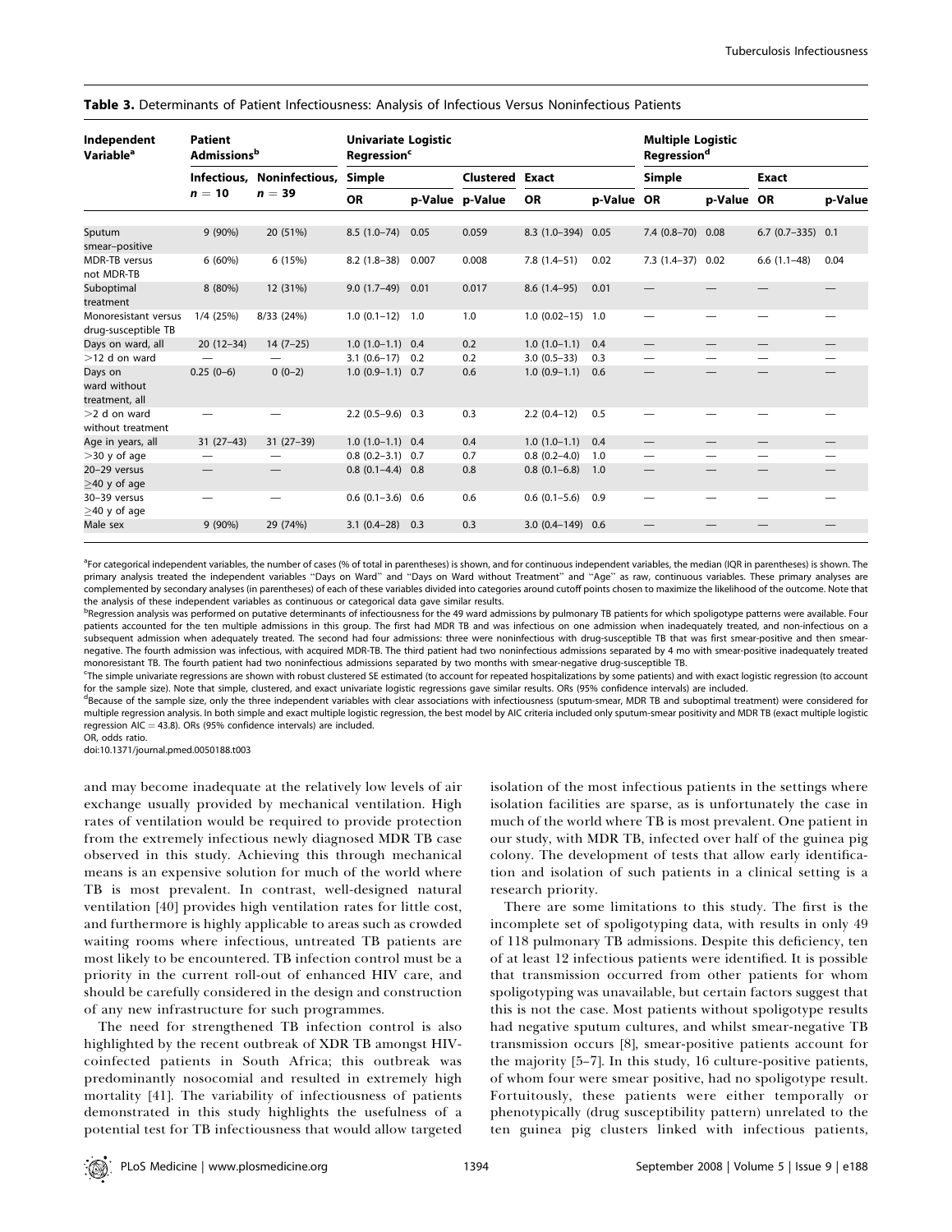| <b>Independent Variable</b>         | Data for<br><b>All Patient</b><br><b>Admissions</b> | <b>Univariate</b><br><b>Descriptive</b><br><b>Analysis</b> |                                 |                                | <b>Univariate</b><br><b>TOBIT</b><br>Regression |                   | Multivariate<br><b>TOBIT</b><br>Regression |                          |                                               |
|-------------------------------------|-----------------------------------------------------|------------------------------------------------------------|---------------------------------|--------------------------------|-------------------------------------------------|-------------------|--------------------------------------------|--------------------------|-----------------------------------------------|
|                                     | $n = 49$                                            | <b>Correlation</b><br><b>Coefficient</b>                   | p-Value                         | p-Value<br>(Exact)             | Predicted q                                     | p-Value           | Coefficient                                | p-Value                  | Predicted q<br><b>Individual</b><br>Covariate |
| Sputum smear-positive               | 29 (59%)                                            | $\qquad \qquad -$                                          | 0.03                            | 0.03                           | 15                                              | 0.03              | 93                                         | 0.08                     | 3.8                                           |
| MDR-TB                              | 12 (24%)                                            |                                                            | 0.003                           | 0.007                          | 14                                              | 0.1               | 87                                         | 0.02                     | 3.2                                           |
| Suboptimal treatment                | 20 (41%)                                            | $\qquad \qquad -$                                          | 0.004                           | 0.003                          | 21                                              | 0.08              | $\hspace{0.1mm}-\hspace{0.1mm}$            |                          | $\overbrace{\phantom{13333}}$                 |
| Monoresistant TB                    | 9/37 (24%)                                          | $\overline{\phantom{0}}$                                   | 0.9                             | 0.7                            | 1.3                                             | 0.9               |                                            |                          | $\overline{\phantom{0}}$                      |
| Days on ward                        | $15(7.0-27)$                                        | 0.13                                                       | 0.4                             | 0.4                            | 5.2                                             | 0.4               | $\hspace{0.1mm}-\hspace{0.1mm}$            | $\qquad \qquad$          | $\hspace{0.1mm}-\hspace{0.1mm}$               |
| $>12$ d on ward                     |                                                     |                                                            | 0.2                             | 0.2                            | 13                                              | 0.2               |                                            |                          | $\overline{\phantom{0}}$                      |
| Days on ward<br>without treatment   | $0.0 (0.0 - 3.0)$                                   | 0.078                                                      | 0.6                             | 0.6                            | 8.6                                             | 0.9               |                                            | —                        | $\hspace{0.05cm}$                             |
| $>2$ d on ward<br>without treatment | —                                                   |                                                            | 0.3                             | 0.2                            | 18                                              | 0.4               | 4.3                                        | 0.09                     | 0.15                                          |
| Age in years                        | $31(27-40)$                                         | 0.052                                                      | 0.7                             | 0.7                            | 5.3                                             | 0.7               | $\hspace{0.1mm}-\hspace{0.1mm}$            | $\qquad \qquad$          | $\hspace{0.1mm}-\hspace{0.1mm}$               |
| $>$ 30 y of age                     | $\hspace{0.05cm}$                                   |                                                            | $\overline{\phantom{0}}$        |                                | 6.5                                             | 0.6               |                                            |                          | $\overline{\phantom{0}}$                      |
| 20-29 versus $\geq$ 40 y of age     | $\qquad \qquad$                                     |                                                            | $\hspace{0.1mm}-\hspace{0.1mm}$ | $\qquad \qquad \longleftarrow$ | 9.1                                             | $\mathbf{1}$      |                                            |                          |                                               |
| 30-39 versus $\geq$ 40 y of age     | $\overbrace{\phantom{1232211}}$                     |                                                            | $\overline{\phantom{0}}$        | $\overline{\phantom{0}}$       | 10                                              | 0.9               |                                            |                          | $\overline{\phantom{0}}$                      |
| Male sex                            | 38 (78%)                                            | $\qquad \qquad -$                                          | 0.4                             | 0.5                            | 11                                              | 0.2               |                                            | $\overline{\phantom{0}}$ | $\overline{\phantom{0}}$                      |
| Intercept                           | $\hspace{0.05cm}$                                   |                                                            |                                 | $\qquad \qquad \longleftarrow$ | $\overline{\phantom{0}}$                        | $\hspace{0.05cm}$ | $-178$                                     | 0.006                    | 0.12                                          |
| Sigma                               |                                                     | —                                                          |                                 |                                | $\hspace{0.1mm}-\hspace{0.1mm}$                 |                   | 70                                         |                          |                                               |

Table 4. Determinants of Patient Infectiousness: Analysis of the Degree of Infectiousness

The infectiousness of individual patients (q, see Text S1) was tested for associations with the independent variables listed in the table. The p-value refers to the univariate associations assessed with the Mann-Whitney U test for categorical independent variables and the nonparametric Spearman correlation coefficient for continuous independent variables. The p-value is also shown for equivalent exact statistical testing. The Tobit (censored) regression analysis allows for the censoring of data from patients who did not infect any quinea pigs and who therefore had an undetectable degree of infectiousness (see Text S1). After an initial model fit for all covariates individually, the variable that entered the model based on the highest pseudo-R<sup>2</sup> was MDR TB. Each additional variable added would be based on the lowest p-value derived from likelihood ratio statistic provided that the p-value was  $<$  0.2. The second variable selected was sputum-smear positivity and the third variable entered was the categorical variable of more than 2 d on the ward without treatment. No additional variables entered the model. The final model has a pseudo- $R^2$  of 0.10.

doi:10.1371/journal.pmed.0050188.t004

excluding them as coinfectors. Indeed the two clusters of MDR TB guinea pigs with unidentified infectious sources became infected at times corresponding to the ward residency of smear-positive MDR TB patients without spoligotype results. We cannot exclude the possibility that guinea pig infections occurred from staff or visitors with TB, however all staff and visitors wore particulate respirators. It is possible that the large monoclonal outbreak observed in the guinea pigs was in fact made up of more than one strain. However, the concordant drug susceptibility data and epidemiological match with <sup>a</sup> patient on the ward at an appropriate time prior to the infections obviates the need for secondary typing of strains. The Wells-Riley model has inherent limitations [42], but these do not influence evaluations of relative infectiousness, and it allows comparison with published values of TB infectiousness calculated using the same model. The design of this study did not permit determination of the duration of patient infectiousness because of the interval of one month between skin tests, and the variability in the period required for these guinea pigs to become PPD positive following TB infection. It is possible that values for patient infectiousness are underestimates, because the entire period of <sup>a</sup> patient's hospital admission was used for the exposure duration variable in calculations, and it would normally be expected for patient infectiousness to tail off once treatment was initiated, although this would not be the case with suboptimal treatment. However, in univariate analyses patient days on the ward was not significantly associated with TB transmission. The relatively narrow age range and the small number of women amongs<sup>t</sup> the patients is <sup>a</sup> further limitation of this study, because both young age and male sex have been associated with TB transmission to contacts [15,43]. Because all patients were HIV positive, our study was unable to yield evidence concerning the infectiousness of HIV-positive versus HIV-negative MDR TB patients, and this could be <sup>a</sup> future area of study using our airborne infection facility.

In conclusion, this study has demonstrated the potential of HIV-positive patients with MDR TB to be highly infectious. With the grea<sup>t</sup> majority of TB transmission in this study occurring from inadequately treated MDR TB patients, these results identify the importance of early drug susceptibility testing and initiation of effective chemotherapy for drugresistant TB to preven<sup>t</sup> ongoing transmission and facilitate TB control. Furthermore, this study highlights the importance of environmental control measures to preven<sup>t</sup> airborne TB transmission in crowded health care settings, especially in areas with <sup>a</sup> high prevalence of HIV infection and drugresistant TB, and in today's era of emerging XDR TB. HIVpositive patients with unrecognised or inadequately treated MDR TB coinfection may be highly infectious, and effective TB infection control measures are essential to preven<sup>t</sup> health care facilities from disseminating drug-resistant TB.

# Supporting Information

**Text S1.** (A) Patient infectiousness using the Wells-Riley equation. (B) Estimating predicted degree of infectiousness, q, from Tobit (censored) regression.

Found at doi:10.1371/journal.pmed.0050188.sd001 (45 KB DOC).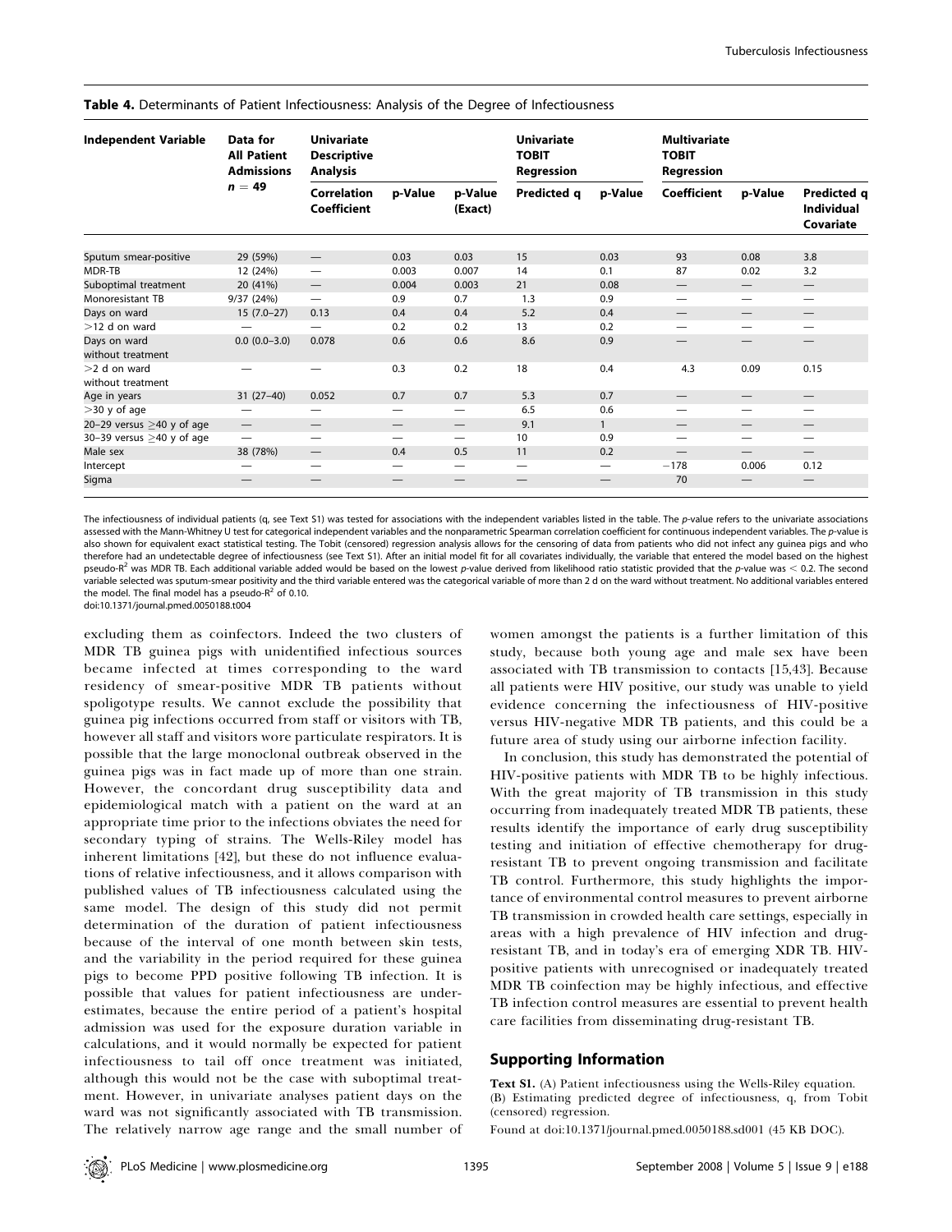# Acknowledgments

The authors would like to thank the patients and nursing and medical staff at the Servicio de Enfermedades Infecciosas y Tropicales at Hospital Nacional Dos de Mayo, Lima, Perú, for their invaluable suppor<sup>t</sup> in this and continuing studies. The authors thank Patricia Fuentes, Pilar Navarro, Jorge Coronel, and the staff of the Laboratorio de Investigación y Desarrollo at Universidad Peruana Cayetano Heredia, Lima, Perú for their assistance in processing of animal specimens, and veterinary surgeon Miguel Gil Saavedra for supervising animal care.

**Author contributions.** All authors contributed to the design or data analysis of the study, the writing of the article and approved the final version to be published. ARE had full access to all the data in the study and had final responsibility for the decision to submit for publication and is the guarantor.

#### References

- 1. Riley RL, Mills C, O'Grady F, Sultan L, Wittstadt F, et al. (1962) Infectiousness of air from <sup>a</sup> tuberculosis ward. Ultraviolet irradiation of infected air: comparative infectiousness of different patients. Am Rev Respir Dis 85: 511–525.
- 2. Riley RL, Mills CC, Nyka W, Weinstock N, Storey PB, et al. (1959) Aerial Dissemination of pulmonary TB—A two year study of contagion on <sup>a</sup> tuberculosis ward. Am J Hyg 70: 185–196.
- 3. Sultan L, Nyka W, Mills C, O'Grady F, Wells W, et al. (1960) Tuberculosis disseminators. A study of the variability of aerial infectivity of tuberculous patients. Am Rev Respir Dis 82: 358–369.
- 4. Escombe AR, Oeser C, Gilman RH, Navincopa M, Ticona E, et al. (2007) The detection of airborne transmission of tuberculosis from HIV-infected patients, using an in vivo air sampling model. Clin Infect Dis 44: 1349–1357.
- 5. Rouillon A, Perdrizet S, Parrot <sup>R</sup> (1976) Transmission of tubercle bacilli: The effects of chemotherapy. Tubercle 57: 275–299.
- Rose JC, Zerbe GLS, Lantz SO, Bailey WC (1979) Establishing priority during investigation of tuberculosis contacts. Am Rev Respir Dis 119: 603– 609.
- 7. Capewell S, Leitch AG (1984) The value of contact procedures for tuberculosis in Edinburgh. Br J Dis Chest 78: 317–329.
- 8. Behr MA, Warren SA, Salamon H, Hopewell PC, Ponce de Leon A, et al. (1999) Transmission of Mycobacterium tuberculosis from patients smearnegative for acid-fast bacilli. Lancet 353: 444–449.
- 9. Loudon RG, Spohn SK (1969) Cough frequency and infectivity in patients with pulmonary tuberculosis. Am Rev Respir Dis 99: 109–111.
- 10. Malasky C, Jordan T, Potulski F, Reichman LB (1990) Occupational tuberculous infections among pulmonary physicians in training. Am Rev Respir Dis 142: 505–507.
- 11. Catanzaro <sup>A</sup> (1982) Nosocomial tuberculosis. Am Rev Respir Dis 125: 559– 562.
- 12. Calder RA, Duclos P, Wilder MH, Pryor VL, Scheel WJ (1991) Mycobacterium tuberculosis transmission in <sup>a</sup> health clinic. Bull Int Union Tuberc Lung Dis 66: 103–106.
- 13. Fennelly KP, Martyny JW, Fulton KE, Orme IM, Cave DM, et al. (2004) Cough-generated aerosols of Mycobacterium tuberculosis: <sup>a</sup> new method to study infectiousness. Am J Respir Crit Care Med 169: 604–609.
- 14. Teixeira L, Perkins MD, Johnson JL, Keller R, Palaci M, et al. (2001) Infection and disease among household contacts of patients with multidrug resistant tuberculosis. Int J Tuberc Lung Dis 5: 321–328.
- 15. Snider DE, Kelly GD, Cauthen GM, Thompson NJ, Kilburn JO (1985) Infection and disease among contacts of tuberculosis cases with drugresistant and drug-susceptible bacilli. Am Rev Respir Dis 132: 125–132.
- 16. Palmero D, Cusmano L, Bucci Z, Romano M, Ruano S, et al. (2002) Infectiousness and virulence of multi-drug resistant and drug susceptible tuberculosis in adult contacts. Medicina (B Aires) 62: 221–225
- 17. van Soolingen D, Borgdorff MW, de Haas PE, Sebek MM, Veen J, et al. (1999) Molecular epidemiology of tuberculosis in the Netherlands: <sup>a</sup> nationwide study from <sup>1993</sup> through 1997. J Infect Dis 180: 726–736.
- 18. García-García ML, Ponce de León A, Jiménez-Corona ME, Jiménez-Corona A, Palacios-Martínez M, et al. (2000) Clinical consequences and transmissibility of drug-resistant tuberculosis in southern Mexico. Arch Intern Med 160: 630–6.
- 19. Burgos M, DeRiemer K, Small PM, Hopewell PC, Daley CL. (2003) Effect of drug resistance on the generation of secondary cases of tuberculosis. J Infect Dis 188: 1878–1884.
- 20. Alland D, Kalkut GE, Moss AR, McAdam RA, Hahn JA, et al. (1994)

Transmission of tuberculosis in New York City. An analysis by DNA fingerprinting and conventional epidemiologic methods. N Engl J Med 330: 1710–1716.

- 21. Cruciani M, Malena M, Bosco O, Gatti G, Serpelloni G (2001) The impact of human immunodeficiency virus type 1 on infectiousness of tuberculosis: <sup>a</sup> meta-analysis. Clin Infect Dis 33: 1922–190.
- 22. World Health Organisation (1998) Laboratory services in TB control. Geneva: World Health Organization. Parts <sup>I</sup> to III.
- 23. Caviedes L, Lee TS, Gilman RH, Sheen P, Spellman E, et al. (2000) Rapid, efficient detection and drug susceptibility testing of Mycobacterium tuberculosis in sputum by microscopic observation of broth cultures. J Clin Microbiol 38: 1203–1208.
- 24. Caviedes L, Delgado J, Gilman RH (2002) Tetrazolium microplate assay as <sup>a</sup> rapid and inexpensive colorimetric method for determination of antibiotic susceptibility of Mycobacterium tuberculosis. J Clin Microbiol 40: 1873– 1874.
- 25. Kamerbeek J, Schouls L, Kolk A, van Agterveld M, van Soolingen D, et al. (1997) Simultaneous detection and strain differentiation of Mycobacterium tuberculosis for diagnosis and epidemiology. J Clin Microbiol 35: 907–914.
- 26. Escombe AR (2006) The detection and prevention of airborne TB transmission [PhD dissertation]. London (UK): Imperial College London, University of London.
- 27. Riley RL, Nardell EA (1989) Clearing the air. The theory and application of ultraviolet air disinfection. Am Rev Respir Dis 139: 1286–1294.
- 28. SPSS (1999) SPSS User Manual Version 10.0. Chicago: SPSS.
- 29. Ministerio de Salud, Perú (2001) Actualizacion de la doctrina, normas y procediminetos para el control de la tuberculosis en el Perú. Lima (Perú): Ministerio de Salud.
- 30. Balasubramanian V, Wiegeshaus EH, Smith DW (1992) Growth characteristics of recent sputum isolates of Mycobacterium tuberculosis in guinea pigs infected by the respiratory route. Infect Immun 60: 4762–4767.
- 31. Nardell EA, Keegan J, Cheney SA, Etkind SC (1991) Airborne infection. Theoretical limits of protection achievable by building ventilation. Am Rev Respir Dis 144: 302–306.
- 32. Fennelly KP (2007) Variability of airborne transmission of Mycobacterium tuberculosis: implications for control of tuberculosis in the HIV era. Clin Infect Dis 44: 1358–60.
- 33. Shamputa IC, Jugheli L, Sadradze N, Willery E, Portaels F, et al. (2006) Mixed infection and clonal representativeness of <sup>a</sup> single sputum sample in tuberculosis patients from <sup>a</sup> penitentiary hospital in Georgia. Respir Res 7: 99.
- 34. Jindani A, Dore CJ, Mitchison DA (2003) Bactericidal and sterilizing activities of antituberculosis drugs during the first 14 days. Am J Respir Crit Care Med 167: 1348–54.
- 35. Desjardin LE, Perkins MD, Wolski K, Haun S, Teixeira L, et al. (1999) Measurement of sputum Mycobacterium tuberculosis messenger RNA as <sup>a</sup> surrogate for response to chemotherapy. Am J Respir Crit Care Med 160: 203–210.
- 36. Espinal MA, Kim SJ, Suarez PG, Kam KM, Khomenko AG, et al. (2000) Standard short-course chemotherapy for drug-resistant tuberculosis: treatment outcomes in <sup>6</sup> countries. JAMA 283: 2537–2545.
- 37. Bonnet M, Sizaire V, Kebede Y, Janin A, Doshetov D, et al. (2005) Does one size fit all? Drug resistance and standard treatments: results of six tuberculosis programmes in former Soviet countries. Int J Tuberc Lung Dis 9: 1147–1154.
- 38. Cox H, Kebede Y, Allamuratova S, Ismailov G, Davletmuratova Z, et al. (2006) Tuberculosis recurrence and mortality after successful treatment: impact of drug resistance. PLoS Med 3: e384. doi:10.1371/journal.pmed. 0030384
- 39. Bock NN, Jensen PA, Miller B, Nardell <sup>E</sup> (2007) Tuberculosis infection control in resource limitied settings in the era of expanding HIV care and treatment. J Infect Dis 15: S108–S113.
- 40. Escombe AR, Oeser CC, Gilman RH, Navincopa M, Ticona E, et al. (2007) Natural ventilation for the prevention of airborne contagion. PLoS Med 4: e68. doi:10.1371/journal.pmed.0040068
- 41. Gandhi NR, Moll A, Sturm AW, Pawinski R, Govender T, et al. (2006) Extensively drug-resistant tuberculosis as <sup>a</sup> cause of death in patients coinfected with tuberculosis and HIV in <sup>a</sup> rural area of South Africa. Lancet 368: 1575–1580.
- 42. Beggs CB, Noakes CJ, Sleigh PA, Fletcher LA, Siddiqi <sup>K</sup> (2003) The transmission of tuberculosis in confined spaces: an analytical review of alternative epidemiological models. Int J Tuberc Lung Dis 7: 1015–1026.
- 43. Borgdorff MW, Nagelkerke NJ, de Haas PE, van Soolingen <sup>D</sup> (2001) Transmission of Mycobacterium tuberculosis depending on the age and sex of source cases. Am J Epidemiol 154: 934–943.